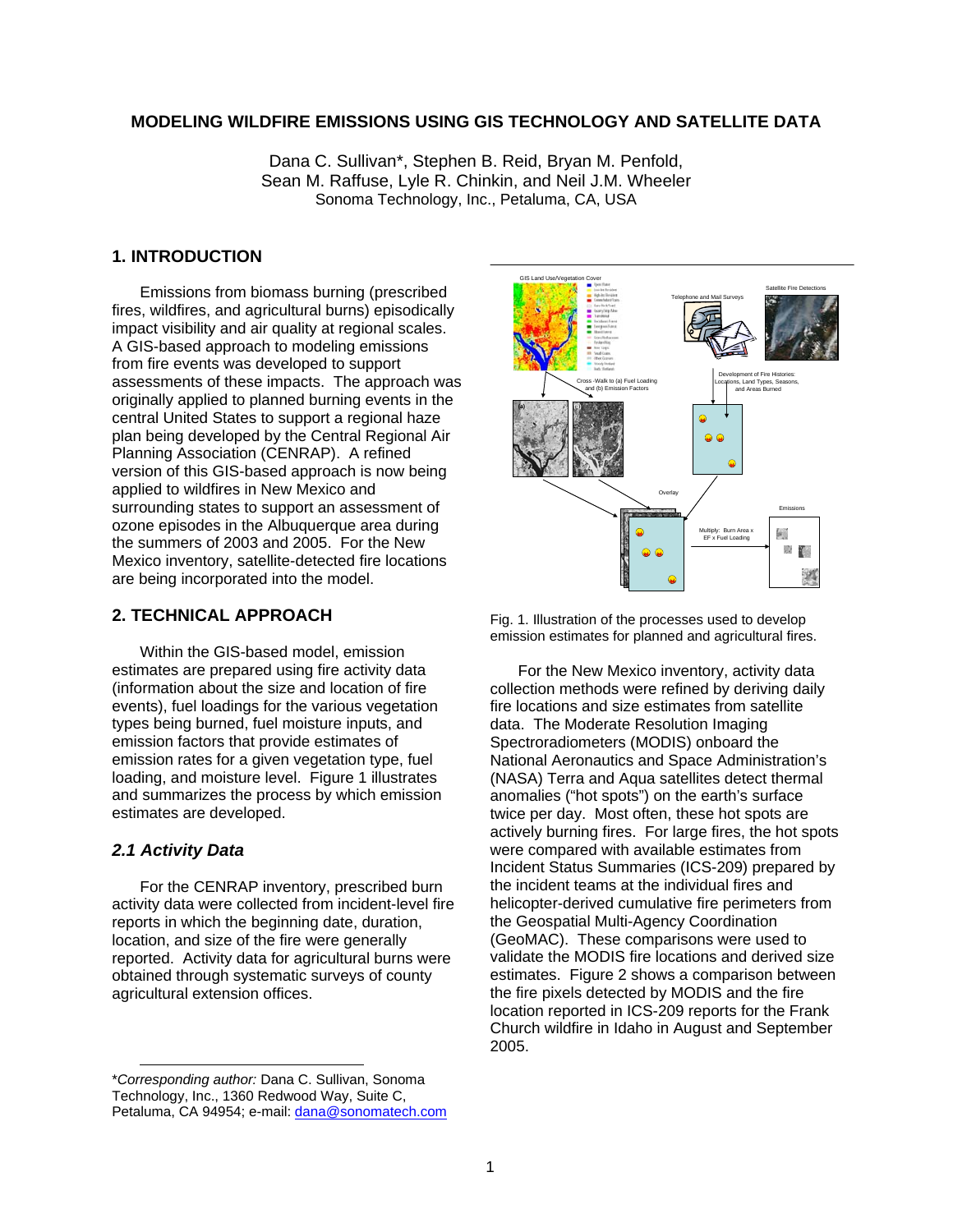

Fig. 2. Comparison of fire reporting and detection methods for the Frank Church fire complex.

## *2.2 Fuel Data*

The GIS-based model requires information on the types of vegetation being burned and the fuel loading factors for each vegetation type. For the CENRAP planned-burning inventory, these data were acquired from the EPA's Biogenic Emissions Landcover Database (BELD) Version 3 (U.S. Environmental Protection Agency, 2001), which provides spatial distributions of vegetation types. However, the BELD database does not contain information on fuel loadings by vegetation type, so the default fuel loading factors contained in the First Order Fire Effects Model (FOFEM), a computing tool developed through the Joint Fire Science Program (JFSP), were utilized (Reinhardt et al., 2006). This methodology was refined for the New Mexico inventory by incorporating fuel loading data from the Fuel Characteristic Classification System (FCCS)(Ottmar et al., 2004).

## *2.3 Emission Factors*

Emission factors (estimates of the quantity of various pollutants emitted per acre burned) were prepared by running the FOFEM model for each vegetation type consumed in a fire event. Inputs to FOFEM include the fuel loading data described above and fuel moisture values obtained from the Weather Information Management System (WIMS), a database of daily weather observations collected from about 1,500 fire weather stations throughout the United States.

For agricultural burning, emission factors for a variety of crop types are published in the EPA's guidance document, "Compilation of Air Pollutant

Emission Factors (AP-42)" (U.S. Environmental Protection Agency, 2003) and by Jenkins et al. (1996).

#### *2.4 Emission Calculations*

Emission factors generated by FOFEM or acquired from the sources described above were combined with the fire location and vegetation data to produce emission inventories of agricultural and prescribed burning for the CENRAP inventories and wildfires for the New Mexico inventories.

To be useful for air quality modeling purposes, emission estimates must be spatially distributed to the resolution required by the modeling grid (e.g. the network of 12-km by 12-km grid cells employed in the New Mexico study for air quality modeling). In the GIS-based system, emissions are spatially distributed according to location coordinates (i.e., latitude and longitude) obtained from prescribed burn reports or from satellite data.

When the specific locations of fires are not available, a spatial surrogate approach is used to spatially distribute emissions by grid cell. In the CENRAP work, prescribed burns were spatially distributed to rural grasslands and forested lands, while agricultural burns were spatially distributed to agricultural lands by crop type based on data obtained from the agricultural burning surveys.

Where satellite-based activity data are utilized (such as in the New Mexico inventory), satellitedetected hot spots can be used to produce daily estimates of fire size and location. The MODIS fire product has a spatial (pixel) resolution of about 1  $km<sup>2</sup>$ . Each hot spot indicates an actively burning fire within the pixel footprint at the time of satellite overpass, twice daily at about 10:30 a.m. and 1:30 p.m. local time for the conterminous United States. A detected hot spot does not mean that the entire 1 km<sup>2</sup> pixel area is burning. Depending on conditions, MODIS can detect fires smaller than 100  $m^2$ . To use the satellite data to estimate burned area, a relationship between the number of hot spot pixels and the total burned area must be established. This relationship varies from fire to fire. For the New Mexico study, satellite hot spots were compared with burn-scar perimeters identified by helicopter overflights. It was found that for the study area and time period, a single MODIS hot spot represented about 0.75  $km^2$  of daily burned area.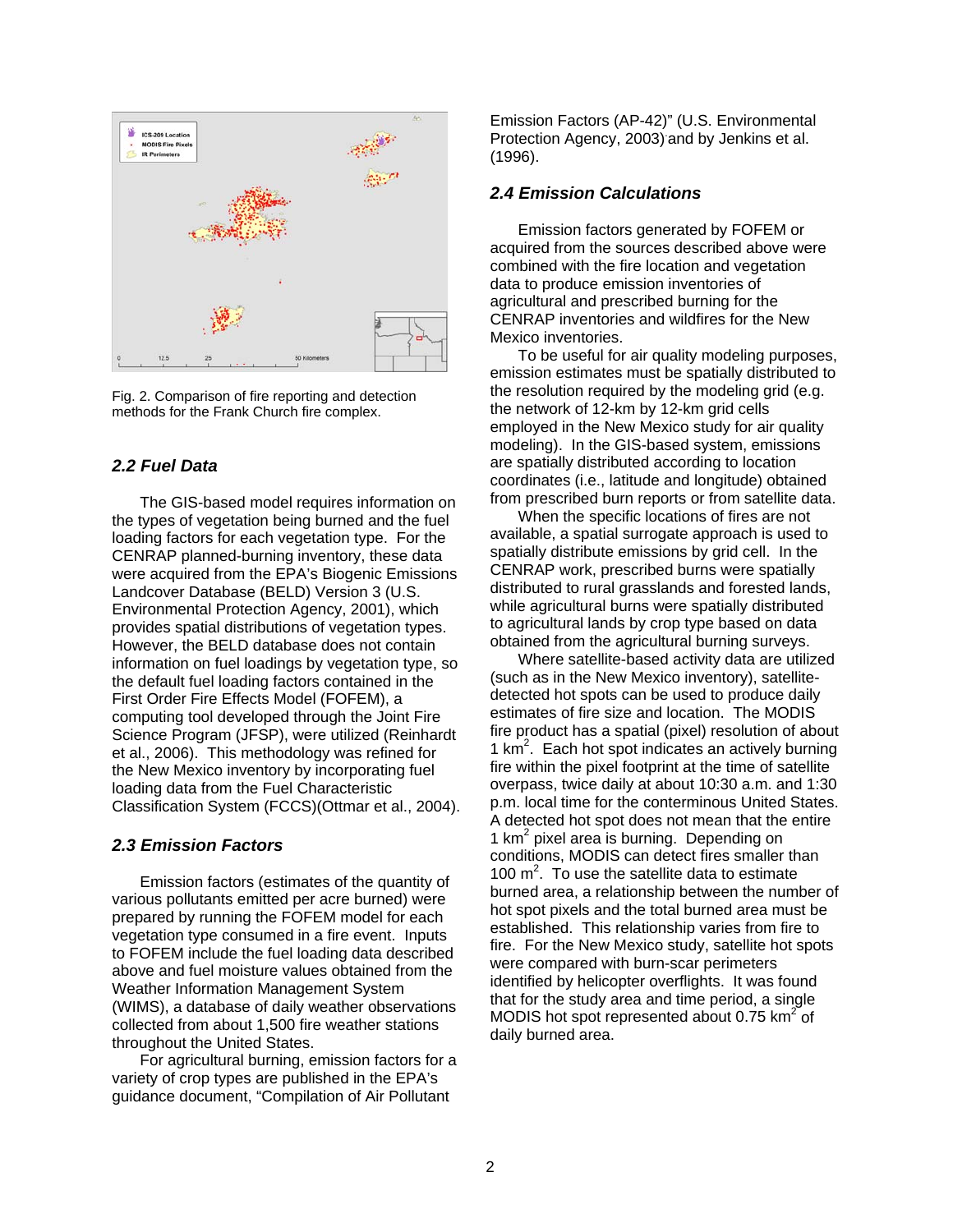## **3. RESULTS AND DISCUSSION**

The resulting emission inventory for the CENRAP region is illustrated in Figures 3 through 5. The emission source types in the inventory that are qualitatively considered to contribute the most uncertainty to the total estimated emissions are prescribed burning performed by the USFS on publicly managed lands and, to a lesser extent, prescribed burns performed by the forestry industry and organizations such as the Nature Conservancy on privately held lands. New information will be needed to reduce emissions uncertainties. To help mitigate the effects of these uncertainties, CENRAP was provided with an inventory and data file system that can be easily updated with revised emission factors and activity data as new information becomes available.



Fig. 3. Total annual  $PM<sub>2.5</sub>$  emissions by burn type for each state of the CENRAP region.



Fig. 4. Example map of daily emission densities for the CENRAP region (April 10, 2002).

Preliminary results for the July 2005 ozone episode modeled in New Mexico show that wildfires burning within the modeling domain (which has a grid resolution of 12-km by 12-km grid cells) emitted approximately 1,200 tons of nitrogen oxides  $(NO_x)$  and 39,000 tons of volatile organic compounds (VOC) from June 28 through July 2 (see Figures 5 and 6). Air quality model simulations will be used to determine the contribution of these emissions to ozone concentrations in the region during that period.